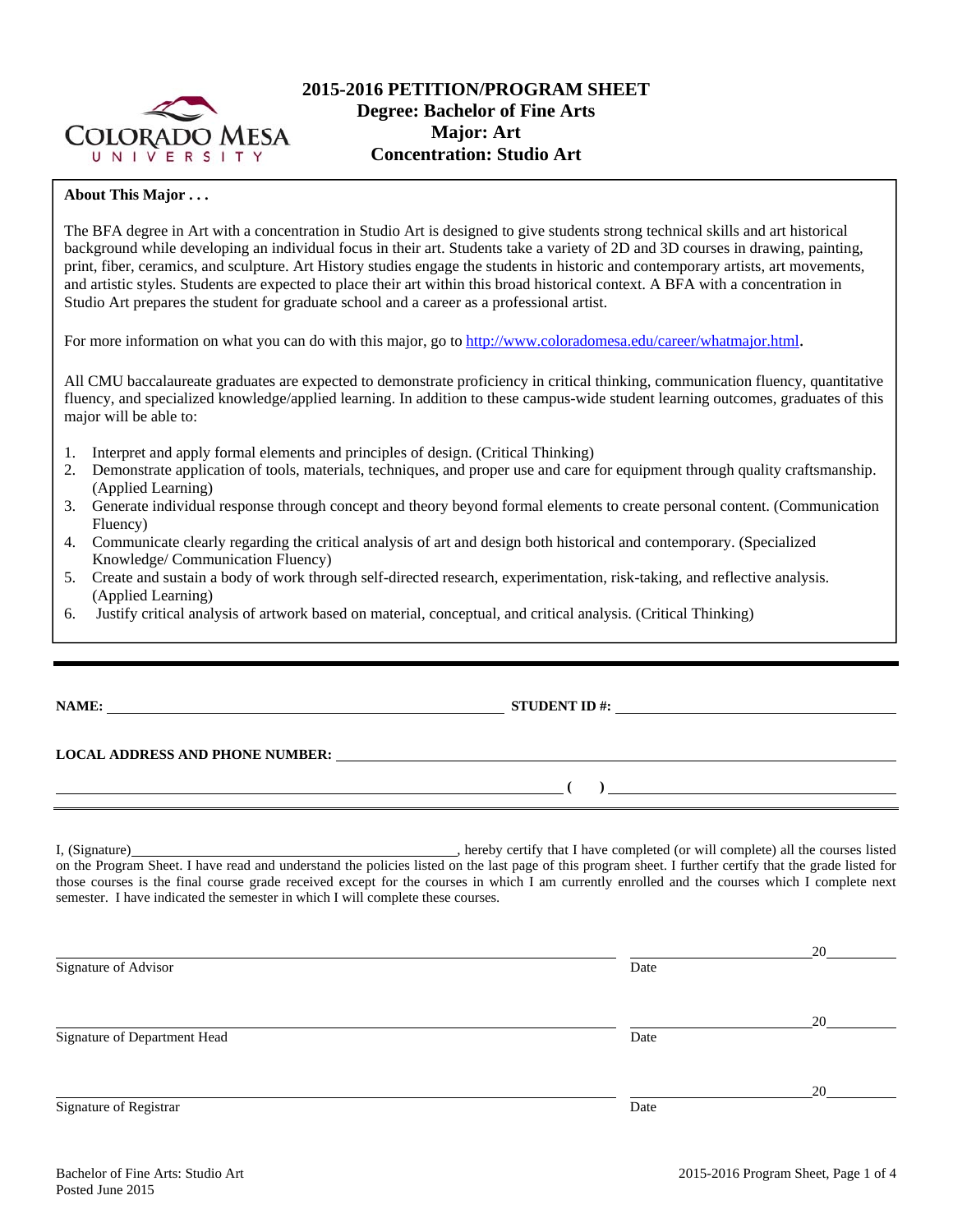#### **DEGREE REQUIREMENTS:**

- 120 semester hours total (Students must complete a minimum of 30 of the last 60 hours of credit at CMU, with at least 15 semester hours in major discipline courses numbered 300 or higher).
- 40 upper division credits (A minimum of 15 taken at the 300-400 course levels within the major at CMU).
- 2.00 cumulative GPA or higher in all CMU coursework.
- 3.00 cumulative GPA or higher in all 200-, 300-, and 400-level Studio Art major courses; minimum grade of "C" in all 200-, 300-, and 400-level Studio Art major courses.
- No more than 6 semester hours of independent study courses can be used toward the degree.
- Pre-collegiate courses (usually numbered below 100) cannot be used for graduation.
- When filling out the program sheet a course can be used only once.
- A student must follow the CMU graduation requirements either from 1) the program sheet for the major in effect at the time the student officially declares a major; or 2) a program sheet for the major approved for a year subsequent to the year during which the student officially declares the major and is approved for the student by the department head. Because a program may have requirements specific to the degree, the student should check with the faculty advisor for additional criteria. It is the student's responsibility to be aware of, and follow, all requirements for the degree being pursued. Any exceptions or substitutions must be approved by the student's faculty advisor and Department Head.
- See the "Undergraduate Graduation Requirements" in the catalog for additional graduation information.
- Essential Learning Capstone should be completed between 45 and 75 hours.
- See the "Undergraduate Graduation Requirements" in the catalog for additional graduation information.

**ESSENTIAL LEARNING REQUIREMENTS** (31 semester hours) See the current catalog for a list of courses that fulfill the requirements below. If a course is an Essential Learning option and a requirement for your major, you must use it to fulfill the major requirement and make a different selection for the Essential Learning requirement.

| Course No Title                                                                                                                                  |   | Sem.hrs Grade Term/Trns |
|--------------------------------------------------------------------------------------------------------------------------------------------------|---|-------------------------|
| <b>English</b> (6 semester hours, must receive a grade of "C" or better and<br>must be completed by the time the student has 60 semester hours.) |   |                         |
| <b>ENGL 111 English Composition</b>                                                                                                              |   |                         |
| <b>ENGL 112 English Composition</b>                                                                                                              | 3 |                         |

**Math** MATH 110 **or higher** (3 semester hours, must receive a grade of "C" or better, must be completed by the time the student has 60 semester hours.)  $MATH 1$ 

\_\_\_\_\_\_ \_\_\_\_ \_\_\_\_\_\_\_\_\_\_\_\_\_\_\_\_\_\_\_\_\_\_\_\_ \_\_\_\_ \_\_\_\_\_ \_\_\_\_\_\_\_\_

\_\_\_\_\_\_ \_\_\_\_ \_\_\_\_\_\_\_\_\_\_\_\_\_\_\_\_\_\_\_\_\_\_\_\_ \_\_\_\_ \_\_\_\_\_ \_\_\_\_\_\_\_\_ \_\_\_\_\_\_ \_\_\_\_ \_\_\_\_\_\_\_\_\_\_\_\_\_\_\_\_\_\_\_\_\_\_\_\_ \_\_\_\_ \_\_\_\_\_ \_\_\_\_\_\_\_\_

\_\_\_\_\_\_ \_\_\_\_ \_\_\_\_\_\_\_\_\_\_\_\_\_\_\_\_\_\_\_\_\_\_\_\_ \_\_\_\_ \_\_\_\_\_ \_\_\_\_\_\_\_\_ \_\_\_\_\_\_ \_\_\_L \_\_\_\_\_\_\_\_\_\_\_\_\_\_\_\_\_\_\_\_\_\_\_\_ \_\_\_\_ \_\_\_\_\_ \_\_\_\_\_\_\_\_

**Humanities** (3 semester hours)

**Social and Behavioral Sciences** (6 semester hours)

**Natural Sciences** (7 semester hours, one course must include a lab) \_\_\_\_\_\_ \_\_\_\_ \_\_\_\_\_\_\_\_\_\_\_\_\_\_\_\_\_\_\_\_\_\_\_\_ \_\_\_\_ \_\_\_\_\_ \_\_\_\_\_\_\_\_

| Course No Title |  |
|-----------------|--|
|                 |  |

Sem.hrs Grade Term/Trns

**History** (3 semester hours)

HIST \_\_\_\_ \_\_\_\_\_\_\_\_\_\_\_\_\_\_\_\_\_\_\_\_\_\_\_\_ \_\_\_\_ \_\_\_\_\_ \_\_\_\_\_\_\_\_

**Fine Arts** (3 semester hours)

|          | <b>WELLNESS REQUIREMENT</b> (minimum of 2 semester hours) |  |
|----------|-----------------------------------------------------------|--|
| KINE 100 | Health and Wellness                                       |  |
| KINA 1   |                                                           |  |

\_\_\_\_\_\_ \_\_\_\_ \_\_\_\_\_\_\_\_\_\_\_\_\_\_\_\_\_\_\_\_\_\_\_\_ \_\_\_\_ \_\_\_\_\_ \_\_\_\_\_\_\_\_

#### **ESSENTIAL LEARNING CAPSTONE (4 semester hours):**

| <b>ESSL 290</b> | <b>Maverick Milestone</b>                            |     |  |
|-----------------|------------------------------------------------------|-----|--|
|                 | (see English $\&$ math pre-reqs) 3                   |     |  |
| <b>ESSL 200</b> | Essential Speech (co-requisite) 1                    |     |  |
|                 | <b>FOUNDATION COURSES</b> (18 semester hours)        |     |  |
|                 | Must pass all courses with a grade of "B" or higher. |     |  |
| <b>ARTE 101</b> | Two-Dimensional Design                               | 3   |  |
| <b>ARTE 102</b> | Three-Dimensional Design                             | - 3 |  |
| <b>ARTE 118</b> | History of Art, Prehistory                           |     |  |
|                 | to Renaissance                                       | 3   |  |
| <b>ARTE 119</b> | History of Art, Renaissance                          |     |  |
|                 | to Present                                           | 3   |  |
| <b>ARTS 151</b> | <b>Foundation Drawing I</b>                          | 3   |  |
| <b>ARTS 152</b> | <b>Foundation Drawing II</b>                         | 3   |  |

#### **STUDIO ART MAJOR REQUIREMENTS** (57 semester hours)

Art Specialization (9 semester hours)

| History of Modern Art     |  |
|---------------------------|--|
| Sophomore Seminar         |  |
| Studio Art Senior Seminar |  |
|                           |  |

## **Art History** (12 semester hours, 300-400 level)

| ART-          |  |  |
|---------------|--|--|
| <b>ARTH</b>   |  |  |
| AR'I'H        |  |  |
| A R'TH<br>. . |  |  |

## **Art Studio 200 level** 12 semester hours of ARTS or ARTT 200-level

|                   | courses; must include at least one 2D and one 3D course) |  |  |
|-------------------|----------------------------------------------------------|--|--|
| ARTS 2            |                                                          |  |  |
| ARTS 2            |                                                          |  |  |
| ARTS <sub>2</sub> |                                                          |  |  |
| ARTS <sub>2</sub> |                                                          |  |  |

#### **Art Studio 300 level** (12 semester hours of ARTS or ARTT 300-level

| courses)          |  |  |
|-------------------|--|--|
| ARTS <sub>3</sub> |  |  |
| ARTS <sub>3</sub> |  |  |
| ARTS 3            |  |  |
| ARTS <sub>3</sub> |  |  |

### **Art Studio 400 level (**12 semester hours of ARTS or ARTT 400-level

courses)

Course No Title Sem.hrs Grade Term/Trns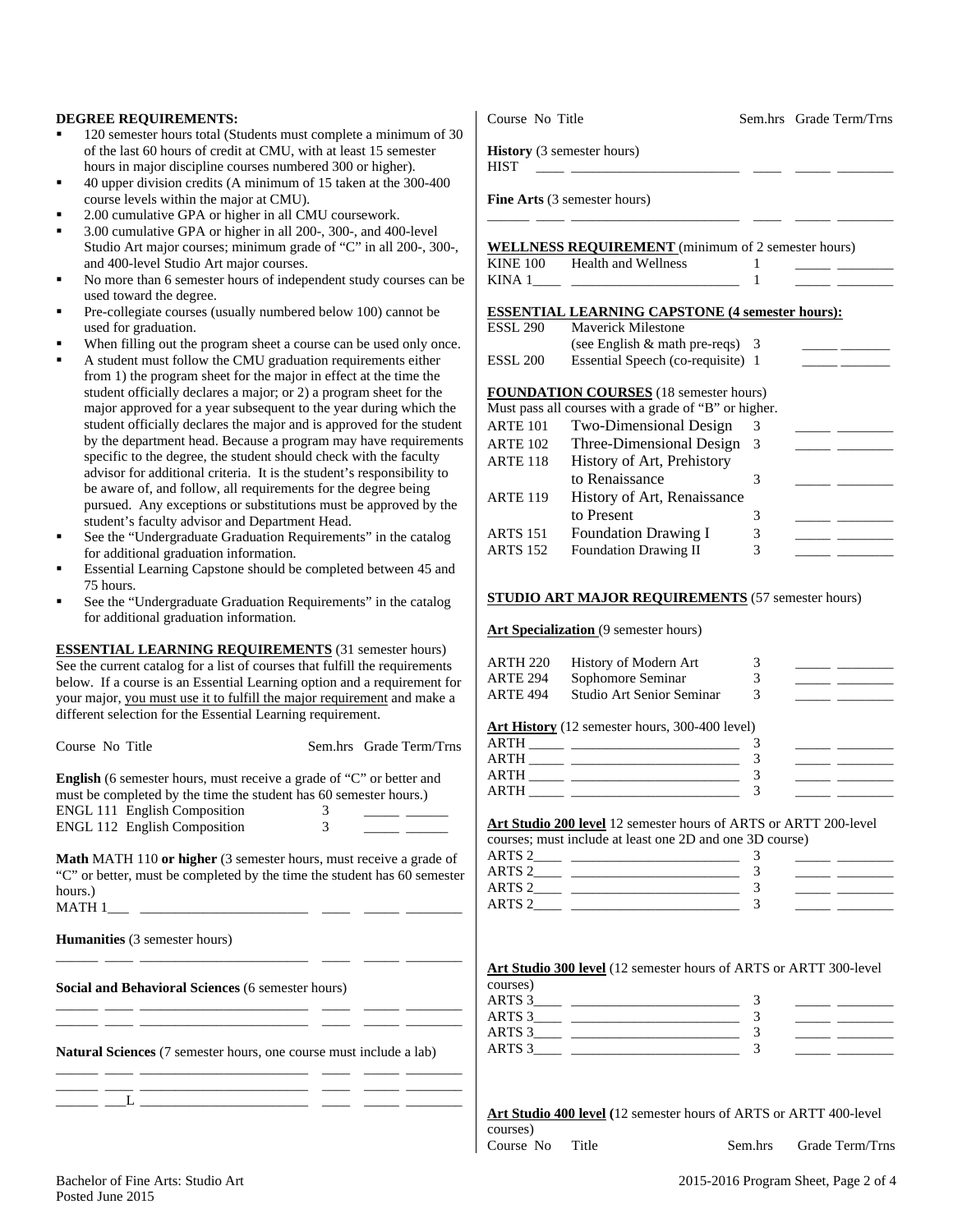| ARTS 4            |  |  |
|-------------------|--|--|
| ARTS 4            |  |  |
| ARTS <sub>4</sub> |  |  |
| ARTS <sub>4</sub> |  |  |

Course No Title Sem.hrs Grade Term/Trns \_\_\_\_\_\_ \_\_\_\_ \_\_\_\_\_\_\_\_\_\_\_\_\_\_\_\_\_\_\_\_\_\_\_\_ \_\_\_\_ \_\_\_\_\_ \_\_\_\_\_\_\_\_ \_\_\_\_\_\_ \_\_\_\_ \_\_\_\_\_\_\_\_\_\_\_\_\_\_\_\_\_\_\_\_\_\_\_\_ \_\_\_\_ \_\_\_\_\_ \_\_\_\_\_\_\_\_ \_\_\_\_\_\_ \_\_\_\_ \_\_\_\_\_\_\_\_\_\_\_\_\_\_\_\_\_\_\_\_\_\_\_\_ \_\_\_\_ \_\_\_\_\_ \_\_\_\_\_\_\_\_ \_\_\_\_\_\_ \_\_\_\_ \_\_\_\_\_\_\_\_\_\_\_\_\_\_\_\_\_\_\_\_\_\_\_\_ \_\_\_\_ \_\_\_\_\_ \_\_\_\_\_\_\_\_ \_\_\_\_\_\_ \_\_\_\_ \_\_\_\_\_\_\_\_\_\_\_\_\_\_\_\_\_\_\_\_\_\_\_\_ \_\_\_\_ \_\_\_\_\_ \_\_\_\_\_\_\_\_ \_\_\_\_\_\_ \_\_\_\_ \_\_\_\_\_\_\_\_\_\_\_\_\_\_\_\_\_\_\_\_\_\_\_\_ \_\_\_\_ \_\_\_\_\_ \_\_\_\_\_\_\_\_

**Electives (8 semester hours; additional upper division hours may be needed.)** (All college level courses appearing on your final transcript, **not listed above** that will bring your total semester hours to 120 hours.)

| Special requirements for admission into the Studio Art program: Every student who is a sophomore in academic standing, or a transfer   |
|----------------------------------------------------------------------------------------------------------------------------------------|
| student with 60 credits or more (including students transferring into a Studio Art emphasis from K-12 Teaching, Graphic Design, or Art |
| History) must satisfy the following requirements:                                                                                      |

- 1. Completion of ARTE 294 Sophomore Seminar with grade of "B" or better.
- 2. Completion of Art Foundation Courses ARTE 101, 102, 118, 119 and ARTS 151, 152, with a grade of "B" or better.
- 3. Maintain a cumulative GPA of 3.00 or higher in all 200-, 300-, and 400-level Studio Art major courses.
- 4. Successful completion of Art entrance exam with a minimum of 80%.
- 5. Completion of all 200-, 300-, and 400-level Studio Art major courses with a grade of "C" or better.

Only 6 semester hours of independent study count toward the degree.

Additional fees are required throughout the studio art program for materials.